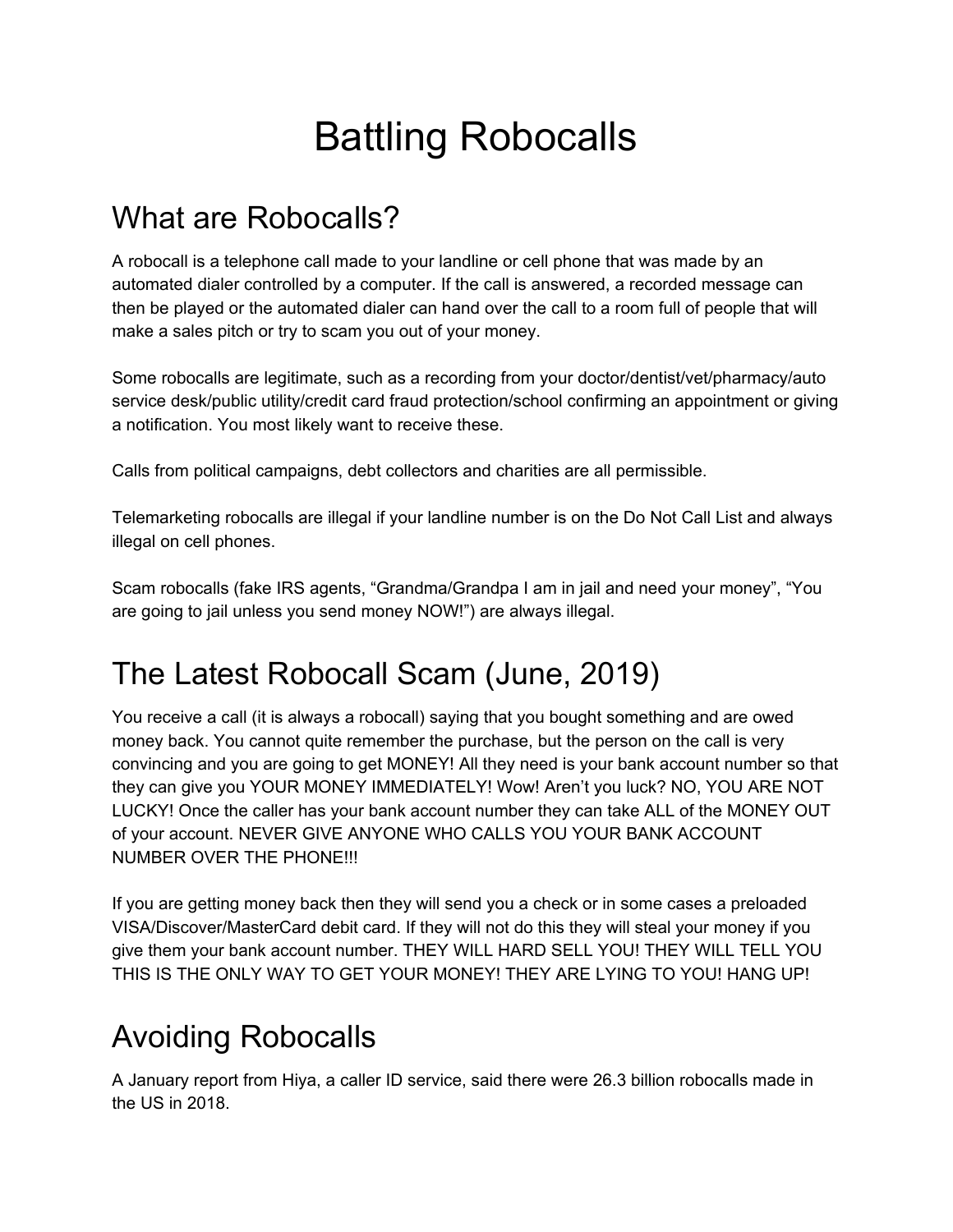At this time (June 2019), you cannot avoid robocalls. But you can deal with them.

The FCC is doing more to stop robocalls. From CNET's "FCC's robocall [blocking](https://www.cnet.com/news/fcc-robocall-blocking-plan-may-finally-give-you-some-relief/?ftag=CAD1acfa04&bhid=20953718937691793500397110453451) plan may [finally](https://www.cnet.com/news/fcc-robocall-blocking-plan-may-finally-give-you-some-relief/?ftag=CAD1acfa04&bhid=20953718937691793500397110453451) give you some relief"

On Thursday (June 6, 2019), the FCC [voted](https://docs.fcc.gov/public/attachments/DOC-357852A1.pdf) unanimously on a proposal to give mobile phone companies greater power to ["aggressively](https://www.cnet.com/news/fccs-ajit-pai-wants-to-give-phone-companies-more-power-to-block-robocalls/) block" unwanted robocalls.

"This [FCC](https://www.cnet.com/tags/fcc/) will stand with American consumers, not with those who are badgering them with these unwanted robocalls," FCC Chairman Ajit Pai said.

The rules will now allow wireless carriers to **block those [robocalls](https://docs.fcc.gov/public/attachments/DOC-357464A1.pdf#link=%7B%22role%22:%22standard%22,%22href%22:%22https://docs.fcc.gov/public/attachments/DOC-357464A1.pdf%22,%22target%22:%22%22,%22absolute%22:%22%22,%22linkText%22:%22block%20those%20robocalls%22%7D)** for customers by default. Companies will also allow consumers to block calls from unknown numbers themselves. Customers can opt into or out of any blocking services. Pai released details of the agency's proposal last month.

But be warned: The plan could also interfere with calls from your doctor and drugstore, too.

Service providers offer some call blocking features. From CNET's "Stop [robocalls](https://www.cnet.com/how-to/stop-robocalls-to-your-android-iphone-once-and-for-all/?ftag=CAD1acfa04&bhid=20953718937691793500397110453451) to your phone [once](https://www.cnet.com/how-to/stop-robocalls-to-your-android-iphone-once-and-for-all/?ftag=CAD1acfa04&bhid=20953718937691793500397110453451) and for all":

- [AT&T's](https://www.att.com/features/security-apps.html) Call Protect app is available for iOS and Android. The free version blocks calls from "likely fraudsters" and labels telemarketing calls. You can add numbers to a block list in the app, as well. The paid version provides caller ID for unknown numbers and offers mobile security features that are unrelated to robocalls. The premium version of Call Protect costs \$3.99 per month.
- [Verizon's](https://www.verizonwireless.com/solutions-and-services/call-filter/) Call Filter offers spam detection, spam filter, and the option to report numbers for free. You can pay \$2.99 a month (or \$7.99 a month for three or more lines of service) for caller ID, spam lookup, and a personal block and spam list. Call Filter is built into most Android devices out of the box (which you've probably been prompted about) but is also available in the App Store for iOS [users.](https://apps.apple.com/us/app/verizon-caller-name-id/id777875529)
- [T-Mobile's](https://www.t-mobile.com/resources/call-protection) Scam ID is free to all customers and includes Scam Block. The ID portion of the service will alert you that an incoming call is likely spam, while Block will block the call from ever reaching your phone. You need to activate the Block feature, either through the Scam Block app or by dialing #662# from your phone. You can pay \$4 for Name ID to see the names of incoming callers.
- Sprint's [Premium](https://www.sprint.com/en/shop/services.html?id16=robocal) Caller ID feature costs \$3 a month and will identify all incoming callers and block robocalls. There isn't an app to install, the feature is built into "select" phones and the Sprint network.
- Check with your wireless provider to see if they offer a similar service.